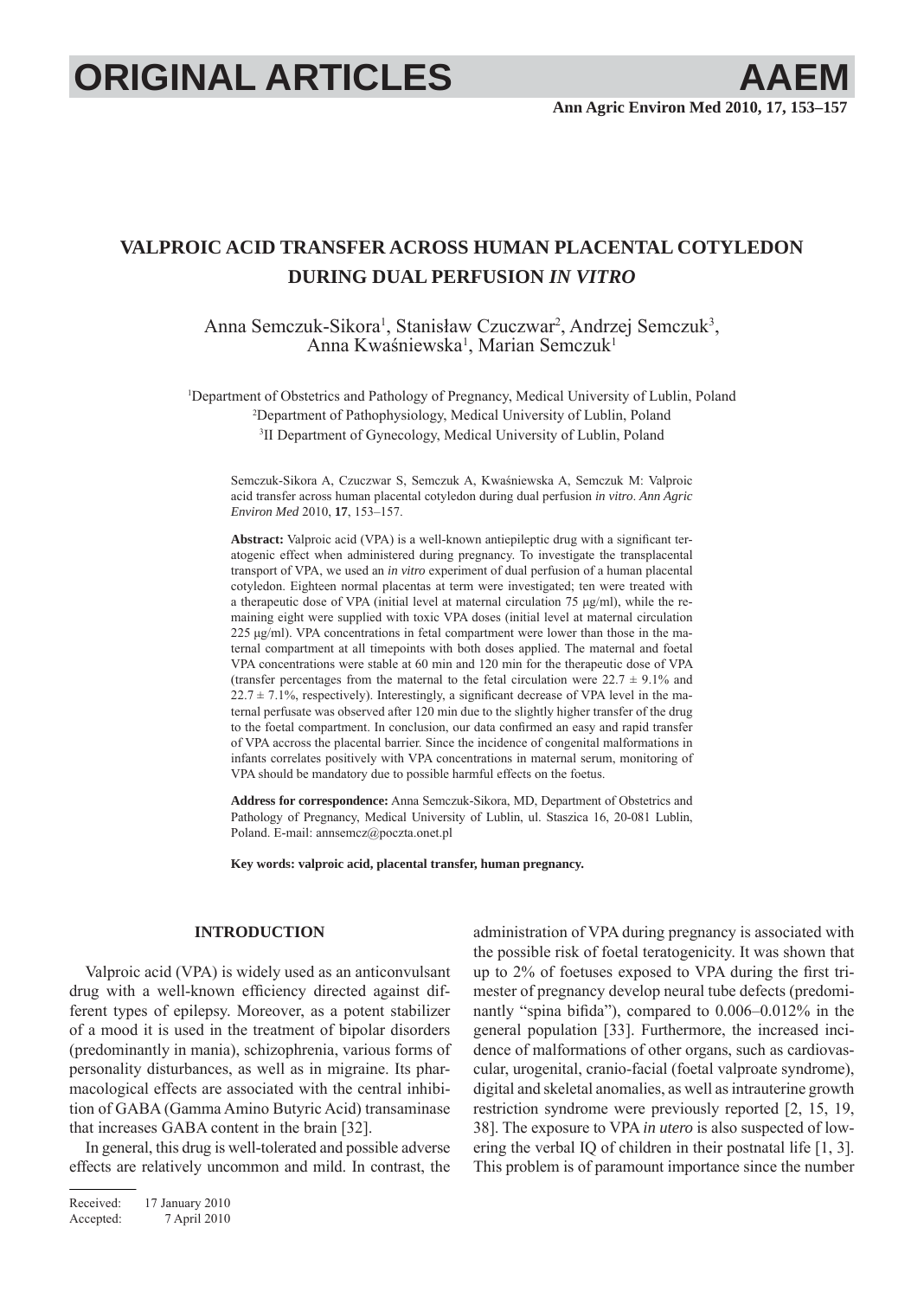of women at childbearing age with epilepsy and psychiatric disorders treated with VPA is on the increase [20, 29]. Nowadays, epilepsy affects 0.5% of pregnant women, thus being the most common neurological disorder in this group [35].

Despite the inevitable harmful effects on the foetus, treatment with antiepileptic drugs (AEDs) cannot be discontinued in pregnant woman with epilepsy since uncontrolled seizures *per se* may cause foetal distress or even miscarriage  $[31]$ . Thus, the benefits of the antiepileptic treatment clearly predominate the possible disadvantages. To improve the safety of the therapy for epilepsy in pregnancy, it is necessary to explain all the aspects of pharmacokinetics of AEDs in relation either to the mother or the foetus. A crucial event determining the foetal exposure to the maternal drug is its ability to pass accross the placenta. However, for ethical reasons and methological limitations, studies assessing this process could not be performed *in vivo*. Due to interspecies variations, the results from animal studies can not be directly extrapolated to humans. Therefore, several experimental methods *in vitro* have been developed to investigate this aspect regarding drugs and toxins [9, 23, 30, 36]. Currently, we investigated the VPA transfer cross the placenta, applying the experimental model of dual perfusion of a single human placental cotyledon.

#### **MATERIALS AND METHODS**

The current study was carried out on an experimental model of the dual recirculating perfusion system for an isolated placental lobule, originally described by Schneider *et al.* [37], with slight modifications by Miller *et al.* [22]. The study was approved by the Ethics Commitee of Medical University of Lublin and written consent obtained from all participant patients. Altogether, eighteen term placentas were collected from healthy women who have had uncomplicated pregnancies at the Department of Obstetrics and Pathology of Pregnancy, Medical University of Lublin, Poland, from 2006–2007. Placentas were immediately submitted to the laboratory to perform the perfusion of the suitable placental lobule within 7–10 minutes after birth. The "foetal and maternal circuits" were established by cannulation of the foetal artery and vein, as well as by the placement of two needles into the intervillous space. The lobule was placed in a plexiglass perfusion chamber filled with buffered Krebs solution (500 ml 0.9% NaCl and 70.3 mg  $\text{Na}_2\text{HPO}_4$ ), the composition of which resembles that of amniotic fluid. The foetal (100 ml) and maternal  $(250 \text{ ml})$  circuits were perfused with a fluid based upon tissue medium (Medium 199 W/HBSS, Life Technologies, Paisley, Scotland). Both circulations were maintained by peristaltic pumps. The foetal and the maternal flow rates were set at  $3.8 \pm 0.1$  ml/min and 14 ml/min, respectively. The maternal perfusate was equilibrated with the mixture of carbogene (95%  $O_2$  and 5%  $CO_2$ ) and the foetal perfusate

was gassed with 95%  $N_2$  and 5%  $CO_2$ . The created gas terms outlined above gave conditions close to those found in umbilical arteries *in vivo*.

The temperature of both the reservoirs and inside the perfusion chamber was kept at 37°C, and pH of perfusate was maintained between 7.2–7.4. Each perfusion lasted 150 min and the first 30 min was considered as an adaptation period. The physical integrity and the function of each lobule was monitored (foetal arterial pressure  $\leq 60$  mm Hg, foetal to maternal leakage of perfusate  $\leq 2$  ml/hr, foetal artery to vein oxygen gradient  $\geq 90$  mm Hg), according to Cannell *et al.* [6].

The experiment was performed in two groups: A and B. Group A included perfusions of 10 placental lobules, when a therapeutic dose of VPA (Depakine I.V., Sanofi Biocom, Warsaw, Poland) was added to the maternal circuit resulting in the final concentration of  $75 \mu g/ml$ . This dose corresponds with an accepted therapeutic concentration of VPA in human plasma ranging from 40–100 μg/ml [6]. To test the saturability of transfer, eight placental lobules (group B) were perfused with 3-fold higher concentration of VPA (toxic dose) amounting to 225 μg/ml at the maternal circuit. During the study, the samples of perfusate from both maternal and foetal circuits were checked for VPA concentration every 60 min. The samples were subsequently centrifuged and stored at -20°C, until determinations were performed. The concentration of VPA was measured by immunofluorescent method (Abbott Laboratories, Abbott Park, IL, USA). The transfer percentage of the drug from maternal to foetal circulation was calculated using the following equation:

 $100 \times C_{\text{F}} \times V_{\text{F}}/[(C_{\text{F}} \times V_{\text{F}}) + (C_{\text{M}} \times V_{\text{M}})],$ where  $C_F$  is the foetal concentration of the drug,  $V_F$  is foetal perfusate volume,  $C_M$  is the maternal concentration of the drug, and  $V_{\rm M}$  is the maternal perfusate volume [13].

Statistical analysis was performed by the non-parametric Mann-Whitney U test since values of quantitative variables did not show the normal distribution in the Shapiro-Wilk test. The statistical package used was SPSS-software package (version 14.0 PL for Windows; SPSS Inc., Chicago, IL, USA); p value less than 0.05 was considered statistically significant.

#### **RESULTS**

In group A, the VPA concentration in the maternal circuit after 60 and 120 min of the experiment were  $30.8 \pm 10.8$  μg/ml and  $30.2 \pm 8.5$  μg/ml (p = NS), respectively. VPA concentrations in the foetal circuit were  $24.9 \pm 9.9$  μg/ml and  $25.5 \pm 6.5$  μg/ml (p = NS), respectively (after 60 and 120 min). Concentrations of VPA in foetal circuit at both time-points were significantly lower than those in the maternal circuit, amounting to 81.3% and 84.3%. In group B, 60 and 120 min after the addition of VPA, concentrations of the drug in the maternal circuit were  $97.4 \pm 37.0$  μg/ml and  $83.5 \pm 23.6$  μg/ml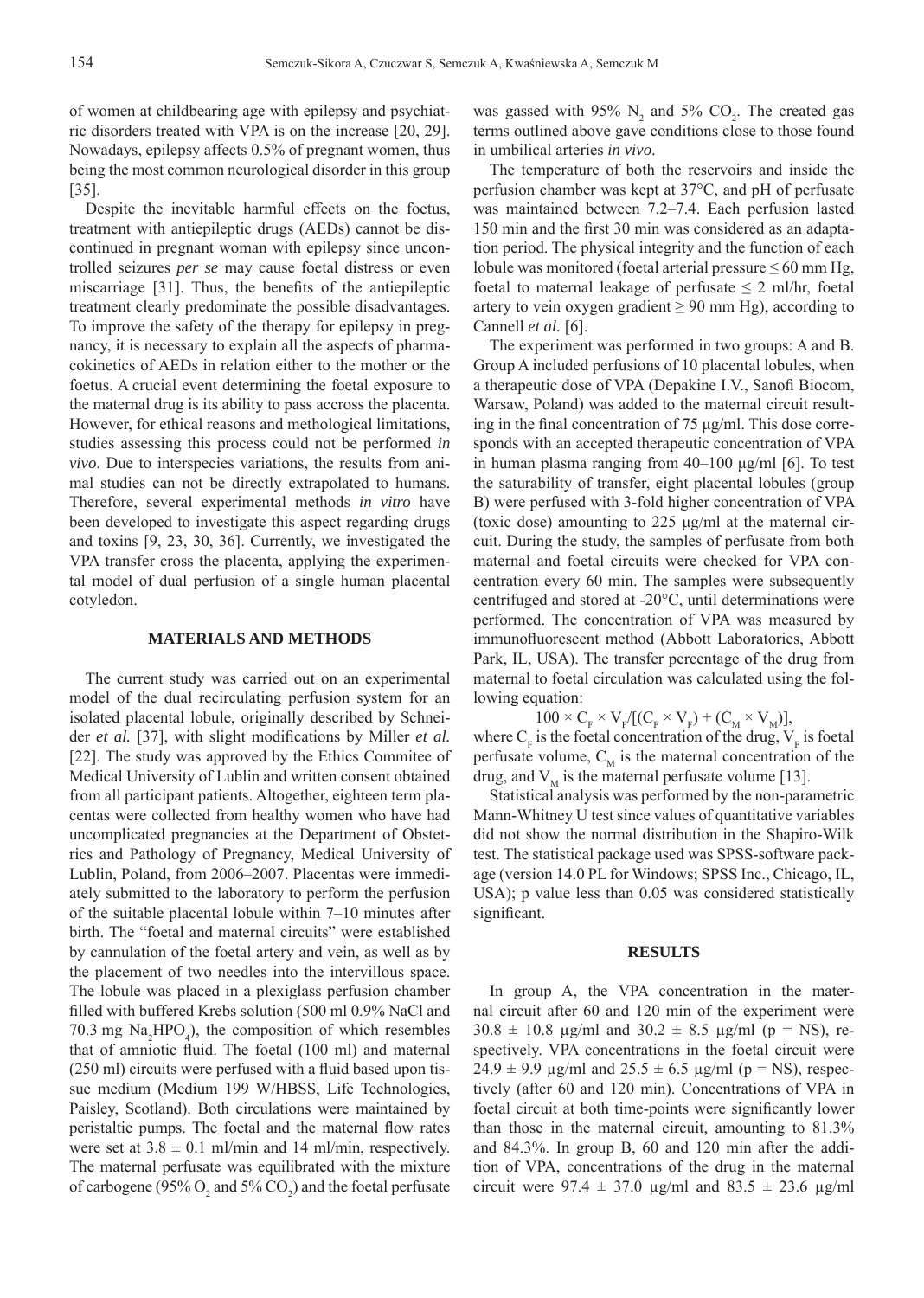**Table 1.** VPA transfer percentage (±SD) after the administration of therapeutic (group A) and toxic (group B) dose of VPA to the maternal perfusate.

| Group      | Timepoints (min) |                |
|------------|------------------|----------------|
|            | 60               | 120            |
| $A(n=10)$  | $22.7 \pm 9.1$   | $22.7 \pm 7.1$ |
| $B(n = 8)$ | $21.9 \pm 5.6$   | $23.9 \pm 5.3$ |

 $(p < 0.05)$ , respectively, whereas these concentrations in the foetal circuit were  $74.8 \pm 13.0 \,\mu g/ml$  and  $81.0 \pm 16.1 \,\mu g/ml$  $(p = NS)$ , respectively (Fig. 1B). Similarly to group A, the concentration of VPA in the foetal circuit at 60 min was significantly lower than that in the maternal ciruit, amounting to 76.8%, whereas at 120 min the concentration of the drug in the foetal circuit displayed a similar value (97%) to that at the maternal circuit.

The transfer percentage of VPA from the maternal to the foetal reservoir at 60 min was similar with both concentrations applied (22.7  $\pm$  9.1% with 75 µg/ml and 21.9  $\pm$  5.6% with  $225 \mu g/ml$ ).

There were no significant differences in VPA transfer percentage after 120 min of the experiment when different drug doses were compared ( $22.7 \pm 7.1\%$  with 75 µg/ml and  $23.9 \pm 5.3\%$  with 225  $\mu$ g/ml) (Tab. 1).

#### **DISCUSSION**

A limited number of studies elucidated the mechanisms of VPA transport across the human placenta but their results are conflicting  $[4, 5, 10, 11, 14, 16, 17]$ . Initial information was based on the measurement of the VPA concentration ratio between cord and maternal serum at the time of delivery. In this indirect method, it was found that VPA crosses the placenta and reaches the foetus, at least at the later part of pregnancy. Although a previous report suggested a lower concentration of VPA in the cord blood than in maternal serum (ratio 0.1–0.5) [5], further studies showed reverse tendencies [4, 10, 14, 16, 17]. They revealed that the VPA level in foetal (cord) serum was equal or exceeded that in the maternal serum (ratio  $1-3$ ) in the majority of cases. This phenomenon was also found in a pregnant *Rhesus* monkey treated with VPA [10]. In contrast, the average steady-state foetal/maternal unbound VPA plasma concentration ratio was  $0.81 \pm 0.09$  during maternal drug administration in pregnant sheep [21]. However, these results could be influenced by the fact that this experiment was performed 1–2 weeks before term [21].

Previous data indicated a high degree of foetal exposure to VPA after its administration to the gravida. Furthermore, it was shown that the mean half-life of VPA in neonates of epileptic mothers was several times longer than those in adults,  $47 \pm 15$  hr and 8–17 hr, respectively [12, 17, 28]. Alhough *in vivo* studies revealed the fact of rapid transfer of VPA across the placental barrier, only *in vitro* experiments

**Figure 1.** Time course of VPA concentrations (mean  $\pm$  SD) in maternal and foetal circulations after administration of therapeutic (group A) and toxic (group B) dose of VPA to the maternal perfusate. Group A included perfusions of placental lobules, when a therapeutic dose was added to the maternal circuit resulting in the final concentration of 75 μg/ml. Eight placental lobules (group B) were perfused with 3-fold higher concentration of VPA amounting to 225 μg/ml in the maternal circuit. Samples of perfusate from maternal and foetal circuits were checked every 60 min for drug concentrations.

were able to provide more precise data. Currently, we used the dual recirculation human placental system and confirmed a rapid transplacental passage of VPA. We found that for the therapeutic dose of VPA, the system was in an equilibrium state, i.e. maternal and foetal VPA concentrations were stable after one and two hours of the experiment. However, we observed a significant decrease of the VPA level in maternal perfusate at 2 hr due to a slightly higher transfer into the foetal compartment. This was generally consistent with the results by Fowler *et al.* and Barzago *et al.* who also did not find any accumulation of the drug in placental tissue [4, 11].

In contrast to *in vivo* studies, in our and other *in vitro*  experiments [4, 11], VPA concentrations in the foetal compartment were lower than in the maternal compartment at all timepoints, and with different concentrations applied. This phenomenon could be explained by a higher binding of VPA to the foetal than to the maternal protein, especially during the last few weeks of pregnancy [26]. The reduction of maternal plasma protein binding of VPA was probably aggravated by the increased plasma free acids level at this period [26, 27]. A similar diversity between results of *in vivo* and *in vitro* studies was found recently for diazepam metabolism [24].

Only a few data explain the mechanism by which VPA crosses through the biological membranes, and the detailed mechanisms of the transplacental passage of VPA are still

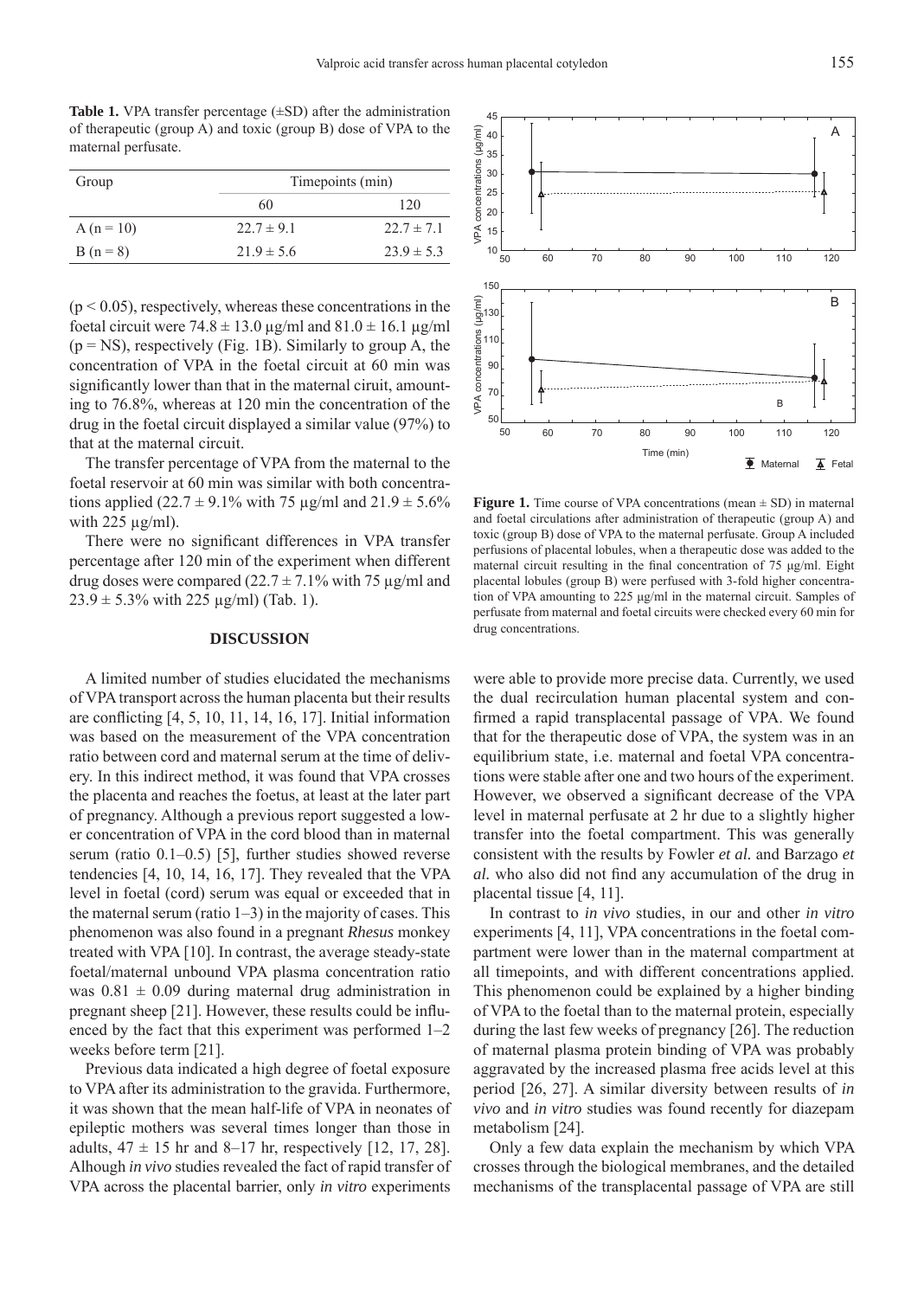unknown. The animal model suggested that VPA passess the placental barrier via passive diffusion, as with most chemical agents [21]. However, VPA as a low-molecular weight (144 Da) fatty acid with pKa of 4.9 is almost completely ionizated at physiological pH that may theoretically alter its placental permeability [7, 34]. Recently, it was shown that the transplacental passage of VPA may be mediated by a proton-linked saturable transport system, including the family of monocarboxylic acid transporters (MCT). The action of this system could facilitate the transplacental transport of VPA and additionally increase its foetal concentration [25].

It was cofirmed that the incidence of congenital malformations in infants correlates positively with VPA concentrations in maternal serum [15, 19]. Therefore, all efforts should be undertaken to reduce foetal exposure to this drug. One option could be a reduction of the placental drug transfer. In fact, Barzago *et al.* showed that this is possible by encapsulation of VPA in liposomes which serve as drug carriers [4]. However, it should be proved whether such a modification does not influence the anticonvulsant activity of VPA before it becomes a routine therapeutic option. To date, the prescription of the lowest effective dose of VPA is recommended, and divided into 2–3 doses. Additionally, a close monitoring of maternal serum drug level is mandatory to avoid its dangerous peak concentration [18].

Despite the introduction of several new AEDs in recent decades, no agreement has been reached about the safest AED in relation to pregnancy; all of them cross the placenta, at least to some extent [23, 29]. Therefore, further studies are needed to improve the safety of antiepileptic therapy in pregnancy. There is no doubt that the placental perfusion method will be helpful in this respect.

#### **Acknowledgements**

The authors would like to acknowledge Prof. Maciej Jóźwik, Department of Obstetrics and Gynecology, Białystok Medical University, Poland, for careful reading of the manuscript.

#### **REFERENCES**

1. Adab N, Kini U, Vinten J, Ayres J, Baker G, Clayton-Smith J, Coyle H, Fryer A, Gorry J, Gregg J, Mawer G, Nicolaides P, Pickering L, Tunnicliffe L, Chadwick DW: The longer term outcome of children born to mothers with epilepsy. *J Neurol Neurosurg Psychiatry* 2004, **75**, 1575–1583.

Alexander FW: Sodium valproate and pregnancy. *Arch Dis Child*  2. 1979, **54**, 240–245.

3. Banach R, Boskovic R, Einarson T, Koren G: Long-term developmental outcome of children of women with epilepsy, unexposed or exposed prenatally to antiepileptic drugs: a meta-analysis of cohort studies. *Drug Saf* 2010, **33**, 73–79.

4. Barzago MM, Bortolotti A, Stellari FF, Diomede L, Algeri M, Efrati S, Salmona M, Bonati M: Placental transfer of valproic acid after liposome encapsulation during *in vitro* human placenta perfusion. *J Pharmacol Exp Ther* 1996, **277**, 79–86.

5. Branchet-Liermain A, Demarquez JL: Pharmacokinetics of diopryl acetate in infants and young children. *Pharm Weekbl* 1997, **112**, 293–297.

6. Cannell RG, Kluck RM, Hamilton SE, Mortimer RE, Hooper WD, Dickinson RG: Markers of physical integrity and metabolic viability of the perfused human placental lobule. *Clin Exp Pharmacol Physiol* 1988, **15**, 837–844.

7. Davis R, Peters DH, Mc Tarvish D: Valproic acid. A reappraisal of its pharmacological properties and clinical efficacy in epilepsy. *Drugs* 1994, **47**, 332–372.

8. Diav-Citrin O, Shechtman S, Bar-Oz B, Cantrell D, Arnon J, Ornoy A: Pregnancy outcome after in utero exposure to valproate: evidence of dose relationship in teratogenic effect. *Drugs* 2008, **22**, 325–334.

9. Dickinson RG, Harland RC, Lynn RK, Smith WB, Gerber N: Transmission of valproic acid (Depakene) across the placenta: half-life of the drug in mother and baby. *J Pediatr* 1979, **94**, 832–835.

10. Dickinson RG, Lawyer CH, Kaufman SN, Lynn RK, Gerber N, Novy MJ, Cook MJ: Materno-fetal pharmacokinetics and fetal distribution of valproic acid in a pregnant rhesus monkey. *Pediatr Pharmacol* 1980, **1**, 71–83.

11. Fowler DW, Eadie MJ, Dickinson RG: Transplacental transfer and biotransformation studies of valproic acid and its glucuronide(s) in the perfused human placenta. *J Pharmacol Exp Ther* 1989, **249**, 318–323.

12. Gugler R, von Unruh GE: Clinical pharmacokinetics of valproic acid. *Clin Pharmacokinet* 1980, **5**, 67–83.

13. Henderson GI, Hu ZQ, Johnson RF, Perez AB, Yang Y, Schenker S: Acyclovir transport by the human placenta. *J Lab Clin Med* 1992, **120**, 885–892.

14. Ishizak T, Yokochi K, Chiba K, Tabuchi T, Wagatsuma T: Placental transfer of anticonvulsants (phenobarbital, phenytoin, valproic acid) and the elimination from neonates. *Pediatr Pharmacol* 1981, **1**, 291–303.

15. Jager-Roman E, Deichl A, Jacob S, Hartman AM, Koch S, Rating, D, Steldinger R, Nau H, Helge H: Fetal growth, major malformations, and minor anomalies in infants born to women receiving valproic acid. *J Pediatr* 1986, **108**, 997–1004.

16. Johannessen SI: Pharmacokinetics of valproate in pregnancy: Mother-foetus-newborn. *Pharmaceutisch Weekblad Scientifi c Ed* 1992, **14**, 114–117.

17. Kaneko S, Otani K, Fukushima Y, Sato T, Nomura Y, Ogawa Y: Transplacental passage and half-life of sodium valproate in infants born to epileptic mothers. *Br J Clin Pharm* 1983, **15**, 503–505.

18. Kaneko S: Epilepsy, pregnancy and the child. **Epilepsia** 2000, 41 **(Suppl. 9)**, 8–13.

19. Kaneko S, Battino D, Andermann E, Wada K, Kan R, Takeda A, Nakane Y, Ogawa Y, Avanzini G, Fumarola C, Granata T, Molteni F, Pardi G, Minotti L, Canger R, Dansky L, Oguni M, Lopes-Cendas I, Sherwin A, Andermann F, Seni MH, Okada M, Teranishi T: Congenital malformations due to antiepileptic drugs. *Epilepsy Res* 1999, **33**, 145–158.

20. Kennedy D, Koren G: Valproic acid use in psychiatry: issues in treating women of reproductive age. *J Psychiatry Neurosci* 1998, **23**, 223–228.

21. Kumar S, Wong H, Yeung SA, Riggs KW, Abbot FS, Rurak DW: Disposition of valproic acid in maternal, fetal, and newborn sheep, I: placental transfer, plasma protein binding, and clerance. *Drug Metab Disp*  2000, **28**, 845–856.

22. Miller RK, Wier PJ, Maulik D, di Sant'Agnese PA: Human placenta *in vitro*: characterization during 12 h of dual perfusion. *Contrib Gynecol Obstet* 1985, **13**, 77–84.

23. Myllynen P, Pienimäki P, Vähäkangas K: Human placental perfusion method in the assessment of transplacental passage of antiepileptic drugs. *Toxicol Appl Pharmacol* 2005, **207 (Suppl. 2)**, 489–494.

24. Myllynen P, Vähäkangas K: An examination of whether human placental perfusion allows accurate prediction of placental drug transport: Studies with diazepam. *J Pharmacol Toxicol Methods* 2002, **48**, 131–138.

25. Nakamura H, Ushigome F, Koyabu N, Satoh S, Tsukimori K, Nakano H, Ohtani H, Sawada Y: Proton gradient-dependent transport of valproic acid in human placental brush-border membrane vesicles. *Pharmaceutical Res* 2002, **1**, 154–161.

26. Nau H, Krauer B: Serum protein binding of valproic acid in fetusmother pairs throughout pregnancy: Correlation with oxytocin administration and albumin and free fatty acid concentrations. *J Clin Pharmacol*  1986, **26**, 215–221.